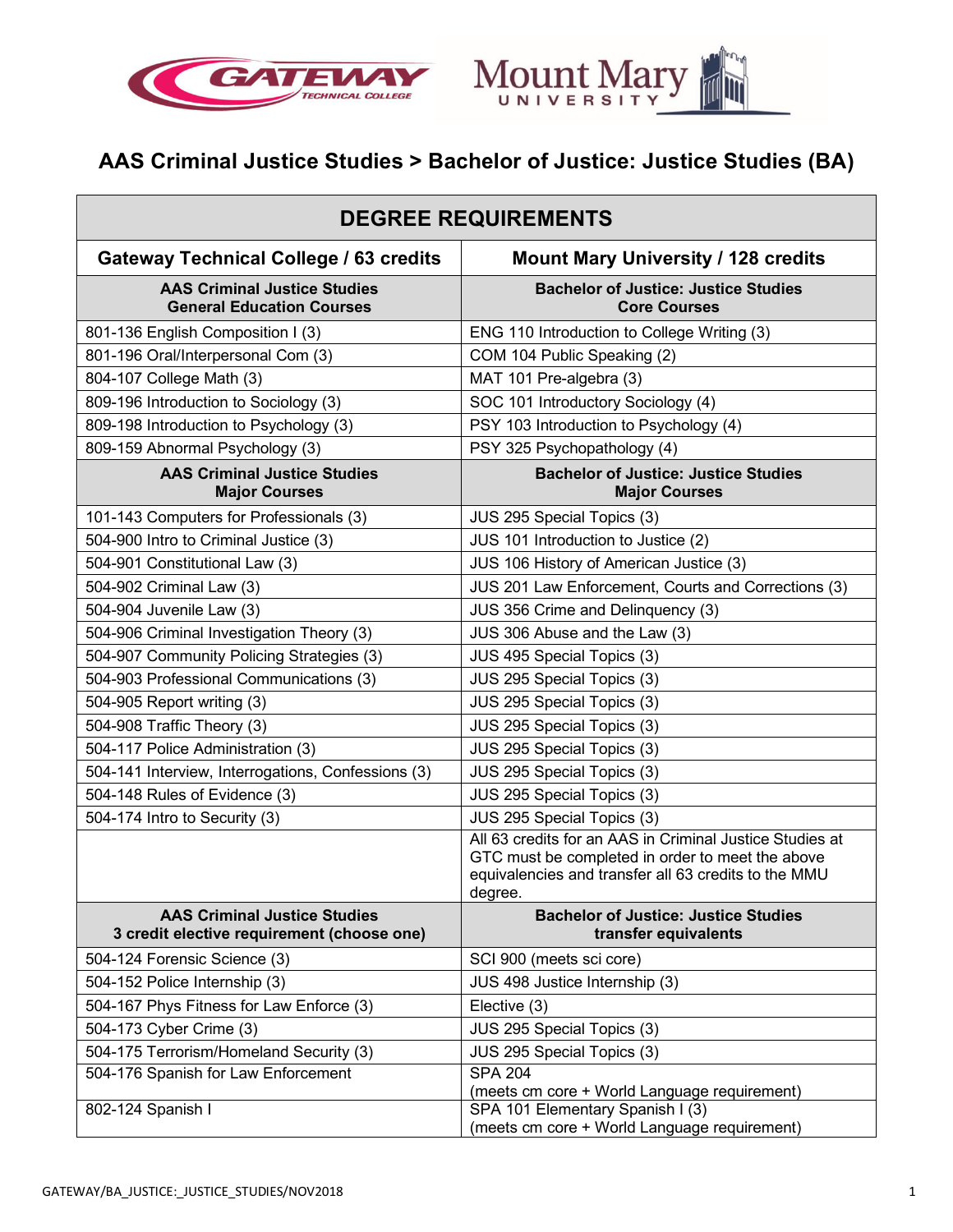| 802-125 Spanish II                                                                                                                                     | SPA 102 Elementary Spanish II (3)                                                                              |
|--------------------------------------------------------------------------------------------------------------------------------------------------------|----------------------------------------------------------------------------------------------------------------|
| 802-119 Spanish III                                                                                                                                    | (meets cm core + World Language requirement)<br>SPA 203 Intermediate Spanish                                   |
|                                                                                                                                                        | (meets cm core + World Language requirement)                                                                   |
| Total AAS transferable credits: 63                                                                                                                     | Total AAS credits accepted: 63                                                                                 |
| Total possible transferable credits: 72                                                                                                                | Total possible credits accepted: 72                                                                            |
|                                                                                                                                                        | *Up to 72 credits will be granted for courses in which a<br>student has earned a grade of "C" (2.0) or better. |
| Additional coursework to be completed at Mount Mary University                                                                                         |                                                                                                                |
|                                                                                                                                                        |                                                                                                                |
|                                                                                                                                                        | <b>Bachelor of Justice: Justice Studies</b><br><b>Remaining Major Courses (22 credits)</b>                     |
|                                                                                                                                                        | BUS 301 Microeconomics (4)                                                                                     |
|                                                                                                                                                        | JUS 301 Comparative Justice (3)                                                                                |
|                                                                                                                                                        | JUS 405 Women as Professionals in Justice (2)                                                                  |
|                                                                                                                                                        | PHI 315 Logic and Language (4) Or                                                                              |
|                                                                                                                                                        | PHI 316 Logic (3)                                                                                              |
|                                                                                                                                                        | (Both also count toward phi/thy core)<br>HIS 153 United States History Part I (3)                              |
|                                                                                                                                                        | Or HIS 154 United States History Part II (3)                                                                   |
|                                                                                                                                                        | (Both also count toward hum core)                                                                              |
|                                                                                                                                                        | POS 214 American Government: State, Local, Tribal (1)                                                          |
|                                                                                                                                                        | AND POS 215 American Government: Federal (2)<br>Or POS 323 Comparative Modern Governments (3)                  |
|                                                                                                                                                        | Or POS 326 Modern Political Issues (3)                                                                         |
|                                                                                                                                                        | (All of the above also count toward hum core)                                                                  |
|                                                                                                                                                        | PHI 326 Theory of Ethics (4) Or PHI 330 Contemporary                                                           |
|                                                                                                                                                        | Issues in Ethics (3) Or THY 348 Current Moral Issues                                                           |
|                                                                                                                                                        | (2-4) Or THY 350 Theological Ethics in Healthcare (4)<br>(All of the above count toward phi/thy core)          |
|                                                                                                                                                        | <b>Bachelor of Justice: Justice Studies</b>                                                                    |
|                                                                                                                                                        | <b>Remaining Core Courses</b>                                                                                  |
| *3 credits of phi or thy will be met in the major                                                                                                      | Philosophy/Theology (min. 10 credits, 3 credits<br>already met))                                               |
|                                                                                                                                                        | SEA 101 Search for Meaning (4)                                                                                 |
|                                                                                                                                                        | Theology (min. 3)                                                                                              |
|                                                                                                                                                        | Philosophy (min. 3)                                                                                            |
|                                                                                                                                                        | <b>Communication/Math (minimum 11 credits)</b>                                                                 |
|                                                                                                                                                        | ENG 120 College Research Writing (3)                                                                           |
| *3 credits have been met at GTC.                                                                                                                       | Oral Communication (2)                                                                                         |
| *Could be met with any of the following courses:<br>10-804-113 College Tech Math<br>10-804-114 College Tech Math 1B 10-804-<br>115 College Tech Math 1 | Math (MAT 104 or higher)                                                                                       |
| 10-804-116 College Tech Math 2 10-804-<br>118 Int Algebra w/ Apps                                                                                      |                                                                                                                |
| 10-804-144 Math of Finance                                                                                                                             |                                                                                                                |
| 10-804-123 Math w/ Business Apps                                                                                                                       |                                                                                                                |
| 10-804-134 Mathematical Reasoning                                                                                                                      |                                                                                                                |
| 10-804-195 College Algebra w/ Apps                                                                                                                     |                                                                                                                |
| 10-804-196 Trigonometry w/Apps<br>10-804-197 College Algebra w/Apps                                                                                    |                                                                                                                |
| 10-804-189 Introductory Statistics                                                                                                                     |                                                                                                                |
| *Could be met with an elective at GTC:                                                                                                                 | World Languages                                                                                                |
| See AAS elective equivalencies above.                                                                                                                  |                                                                                                                |
|                                                                                                                                                        | Literature/Fine Arts (minimum 9 credits)                                                                       |
|                                                                                                                                                        | Literature (3)                                                                                                 |